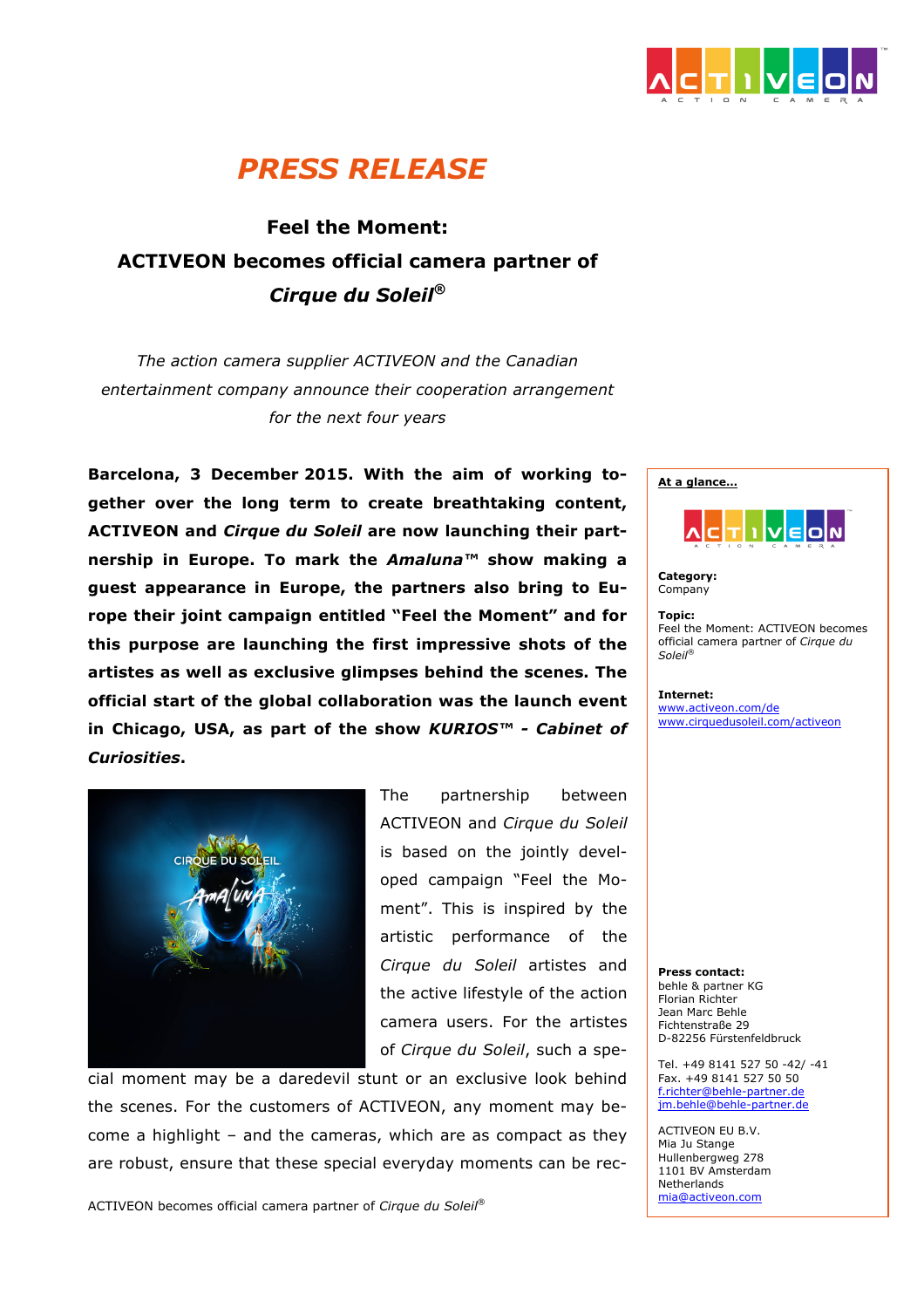

orded. Experience both and now share these moments with ACTIVEON action cameras. The latest videos from the "Feel the Moment" campaign are regularly available to download from the website www.cirquedusoleil.com/ACTIVEON.

"The link between ACTIVEON and *Cirque du Soleil* is simply perfect," explains Frank Donato, Executive Vice President of ACTIVEON. "It inspires us to create incredible experiences and bring these unique moments to life."

ACTIVEON develops and sells action cameras which can be used to record everyday adventures as well as sporting challenges in high resolution and fine details. The company consistently relies on its own independent developments and supreme quality. For instance, even the entry-level models from ACTIVEON take shots in full HD resolution and boast first-class optics with real-glass lenses and powerful image sensors. All of the company's cameras have a stable WiFi interface with two antennae integrated in the housing. In combination with the smartphone and tablet app (free for iOS™ and Android™), pictures and videos can be shared or uploaded to social networks directly from the place where they are taken. In addition, the displays on the mobile devices also serve as a large-scale viewfinder if you wish and enable users to control the shot in real time. ACTIVEON also provides each camera with a waterproof housing, extensive fixing accessories and a powerful, rechargeable battery as well as slow-motion and timelapse pictures and other recording modes directly in the camera. This means that important moments or adventures can easily be recorded and shared in next to no time.

#### **About** *Cirque du Soleil*

The company, which celebrated its 30th anniversary in 2014, has brought wonder and delight to close to 150 million spectators in more than 300 cities on six continents. Cirque du Soleil has close to 4,000 employees, including 1,300 performing artists from close to 50 different countries.

### *Amaluna™* **[NOTE: This is taken from the press pages of CDS, pls. check if okay to use]**

Amaluna invites the audience to a mysterious island governed by Goddesses and guided by the cycles of the moon. Their queen, Prospera, directs her daughter's coming-of-age ceremony in a rite that honours femininity, renewal, rebirth and balance which marks the passing of these insights and values from one generation to the next. Amaluna is a fusion of the words ama, which refers to "mother" in many languages, and luna, which means "moon," a symbol of femininity that evokes both the mother-daughter relationship and the idea of goddess and protector of the planet. Amaluna is also the name of the mysterious island where the story unfolds. For more information about Cirque du Soleil, visit: www.cirquedusoleil.com

ACTIVEON becomes official camera partner of *Cirque du Soleil®*